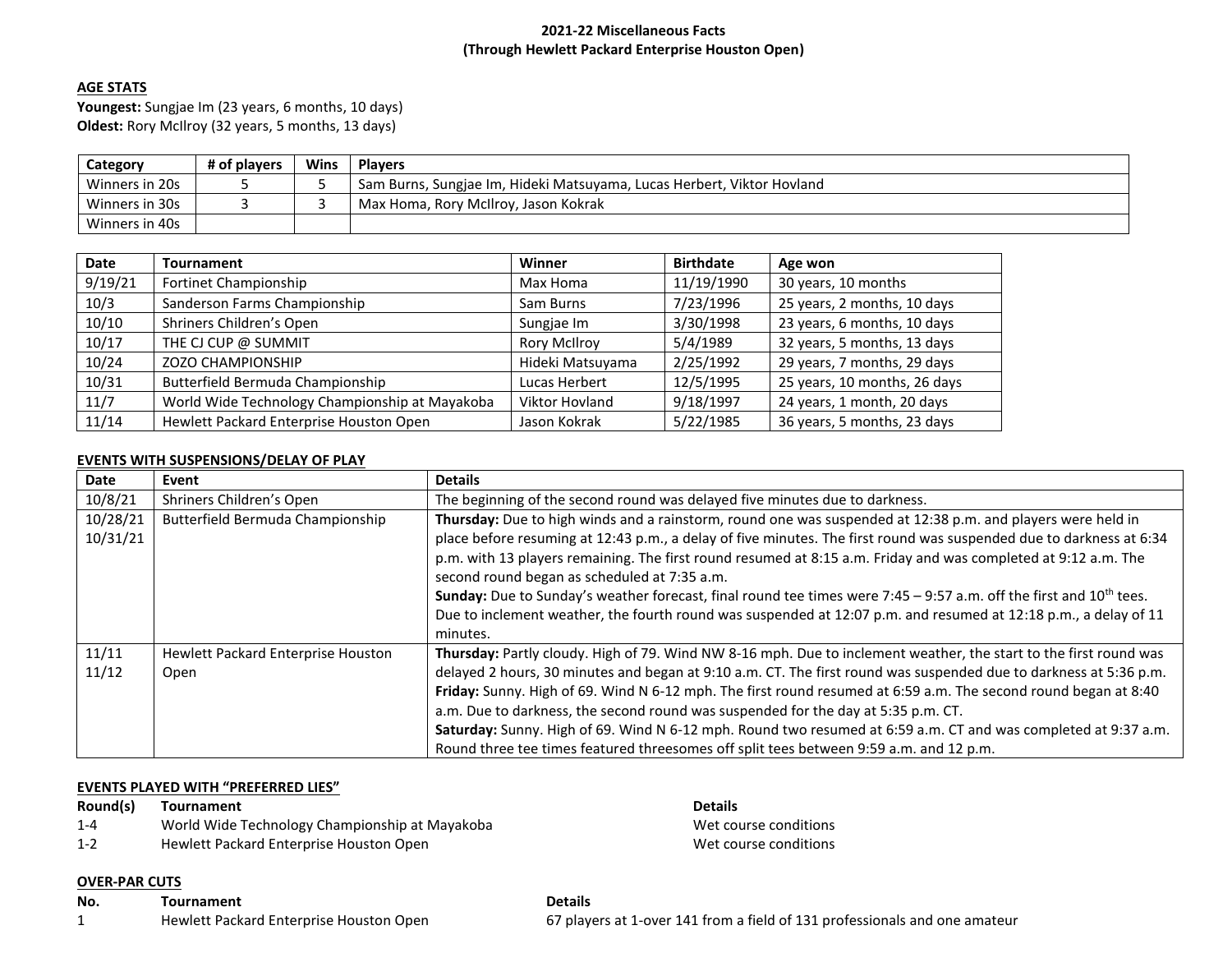| <b>PUTTING STATS – 100 or Fewer Putts in a Single Tournament</b> |                                  |            |  |  |
|------------------------------------------------------------------|----------------------------------|------------|--|--|
| Player                                                           | <b>Tournament</b>                | # of Putts |  |  |
| Brian Gay                                                        | Butterfield Bermuda Championship | 100        |  |  |

## **FEDEXCUP POINTS LEADER WEEK-TO-WEEK**

| Week | Leader              | <b>Points</b> | Second                  | <b>Points Behind</b> |
|------|---------------------|---------------|-------------------------|----------------------|
| 1.   | Max Homa            | 500           | <b>Maverick McNealy</b> | 200                  |
| 2.   | Max Homa, Sam Burns | 500           | <b>Maverick McNealy</b> | 200                  |
| 3.   | Sam Burns           | 551           | Sungjae Im              | 27                   |
| 4.   | Sam Burns           | 647           | Sungjae Im              | 53                   |
| 5.   | Sam Burns           | 647           | Sungjae Im              | 53                   |
| 6.   | Sam Burns           | 647           | Sungjae Im              | 53                   |
| 7.   | Sam Burns           | 647           | Sungjae Im              | 53                   |
| 8.   | Sam Burns           | 730           | Sungjae Im              | 95                   |

## **PGA TOUR OFFICIAL MONEY LIST LEADER WEEK-TO-WEEK**

| Player              | Tournaments at No. 1                                     | Weeks at No. 1 |
|---------------------|----------------------------------------------------------|----------------|
| Max Homa            | Fortinet Championship – Sanderson Farms Championship*    | 2 weeks        |
| Sam Burns           | Sanderson Farms Championship* - Shriners Children's Open | 2 weeks        |
| <b>Rory McIlroy</b> | THE CJ CUP @ SUMMIT                                      | 1 week         |
| Hideki Matsuyama    | ZOZO CHAMPIONSHIP -                                      | 4 weeks        |

*\*Burns and Homa were tied following the Sanderson Farms Championship.*

## **DEFENDING CHAMPION RESULTS**

| <b>Tournament</b>                              | Player                | <b>Result</b>   |
|------------------------------------------------|-----------------------|-----------------|
| Fortinet Championship                          | <b>Stewart Cink</b>   | <b>DNP</b>      |
| Sanderson Farms Championship                   | Sergio Garcia         | MC.             |
| Shriners Children's Open                       | Martin Laird          | T <sub>11</sub> |
| THE CJ CUP @ SUMMIT                            | Jason Kokrak          | T <sub>54</sub> |
| <b>ZOZO CHAMPIONSHIP</b>                       | Patrick Cantlay       | <b>DNP</b>      |
| Butterfield Bermuda Championship               | <b>Brian Gay</b>      | T <sub>12</sub> |
| World Wide Technology Championship at Mayakoba | <b>Viktor Hovland</b> | Won             |
| Hewlett Packard Enterprise Houston Open        | Carlos Ortiz          | <b>WD</b>       |

# **ROUND BY ROUND LEADERS (score/to par/lead)**

| <b>Tournament</b>            | Round 1                         | Round 2                                                     | Round 3                          | Round 4                 |
|------------------------------|---------------------------------|-------------------------------------------------------------|----------------------------------|-------------------------|
| Fortinet Championship        | Chez Reavie                     | Maverick McNealy                                            | Jim Knous                        | Max Homa                |
|                              | $(65/-7/+1)$                    | $(-12/+2)$                                                  | <b>Maverick McNealy</b><br>(-14) | $(-19/+1)$              |
| Sanderson Farms Championship | Sahith Theegala<br>$(64/-4/+1)$ | Sahith Theegala<br>Will Zalatoris<br>Nick Watney<br>$(-13)$ | Sahith Theegala<br>$(-18/1)$     | Sam Burns<br>$(-22/+1)$ |
| Shriners Children's Open     | Sung Kang                       | Sungjae Im                                                  | Adam Schenk                      | Sungjae Im              |
|                              | $(61/-10/+2)$                   | Chad Ramey                                                  | $(-18/1)$                        | $(-24/+4)$              |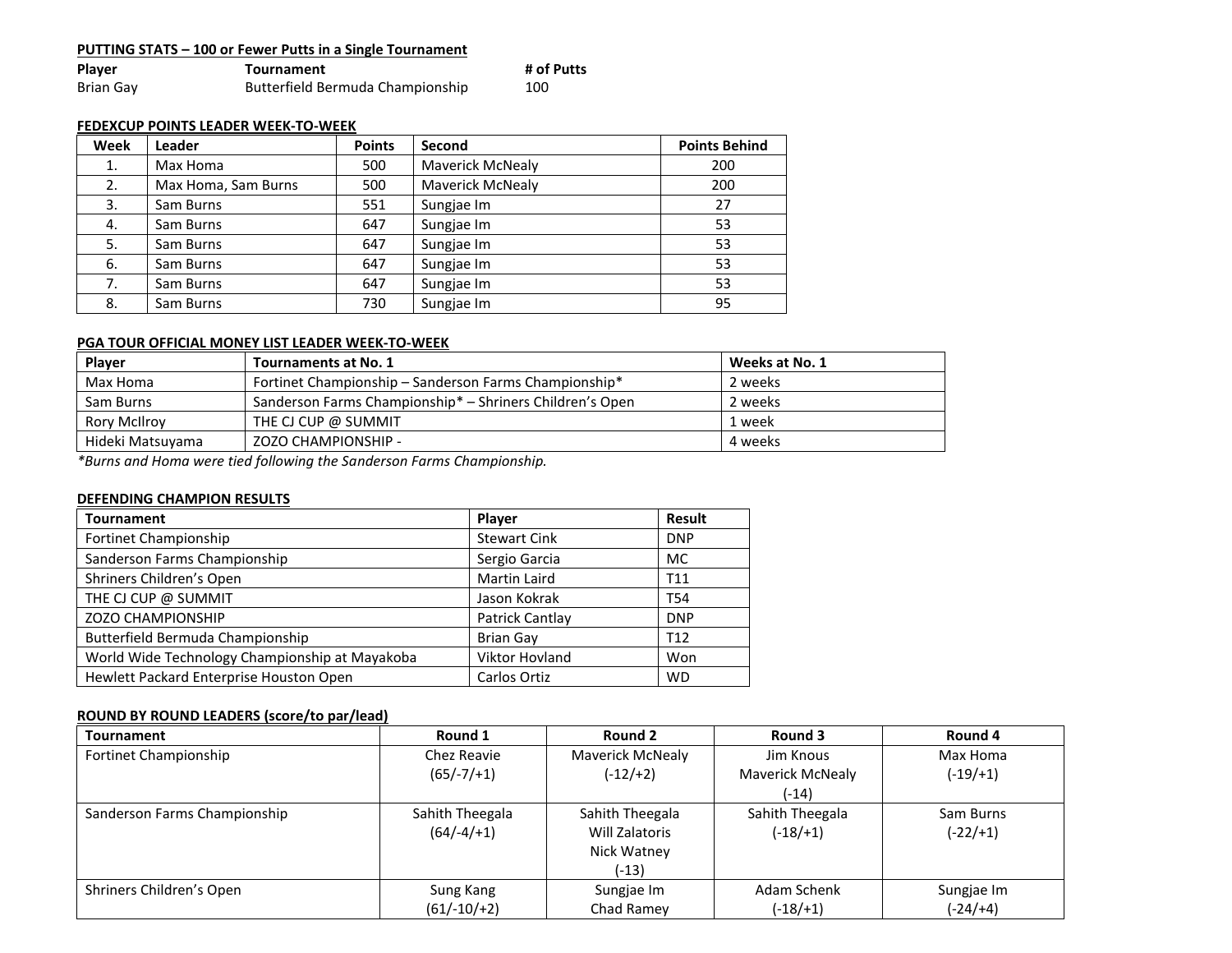|                                         |                       | (-14)                  |                        |                       |
|-----------------------------------------|-----------------------|------------------------|------------------------|-----------------------|
| THE CJ CUP @ SUMMIT                     | Robert Streb          | Keith Mitchell         | <b>Rickie Fowler</b>   | <b>Rory McIlroy</b>   |
|                                         | $(61/-11/+1)$         | (-18/+5)               | $(-21/+2)$             | (-25/+1)              |
| <b>ZOZO CHAMPIONSHIP</b>                | Hiroshi Iwata         | Hideki Matsuyama       | Hideki Matsuyama       | Hideki Matsuyama      |
|                                         | $(63/-7/+1)$          | (-8/+1)                | $(-10/+1)$             | $(-15/+5)$            |
| Butterfield Bermuda Championship        | <b>Brandon Hagy</b>   | <b>Taylor Pendrith</b> | <b>Taylor Pendrith</b> | Lucas Herbert         |
|                                         | Chad Ramey            | $(-11/+1)$             | $(-17/+3)$             | $(-15/1)$             |
|                                         | $(65/-6)$             |                        |                        |                       |
| World Wide Technology Championship at   | Matthew Wolff         | <b>Matthew Wolff</b>   | <b>Viktor Hovland</b>  | <b>Viktor Hovland</b> |
| Mayakoba                                | $(61/-10/+2)$         | $(-13/+2)$             | $(-19/+2)$             | (-23/+4)              |
| Hewlett Packard Enterprise Houston Open | <b>Russell Henley</b> | <b>Martin Trainer</b>  | Scottie Scheffler      | Jason Kokrak (-10/+2) |
|                                         | <b>Talor Gooch</b>    | $(-10/+1)$             | $(-7/1)$               |                       |
|                                         | Marc Leishman         |                        |                        |                       |
|                                         | Luke List             |                        |                        |                       |
|                                         | <b>Martin Trainer</b> |                        |                        |                       |
|                                         | (-5)                  |                        |                        |                       |

**First-round leaders/co-leaders who have gone on to win (0/7 stroke-play events):**

## **Second-round leaders/co-leaders who have gone on to win (2/7 stroke-play events):**

Sungjae Im (Shriners Children's Open) Hideki Matsuyama (ZOZO CHAMPIONSHIP)

## **Third-round leaders/co-leaders who have gone on to win (1/7 stroke-play events):**

Hideki Matsuyama (ZOZO CHAMPIONSHIP)

Viktor Hovland (World Wide Technology Championship at Mayakoba)

### **WINNER'S SCORES**

| <b>Tournament</b>                              | Champion            | <b>Scores</b>                   | Margin    |
|------------------------------------------------|---------------------|---------------------------------|-----------|
| Fortinet Championship                          | Max Homa            | $67 - 72 - 65 - 65 - 269$ (-19) | 1 stroke  |
| Sanderson Farms Championship                   | Sam Burns           | 68-66-65-67-266 (-22)           | 1 stroke  |
| Shriners Children's Open                       | Sungjae Im          | 63-65-70-62-260 (-24)           | 4 strokes |
| THE CJ CUP @ SUMMIT                            | <b>Rory McIlroy</b> | $68-67-62-66-263$ (-25)         | 1 stroke  |
| <b>ZOZO CHAMPIONSHIP</b>                       | Hideki Matsuyama    | $64-68-68-65-265$ (-15)         | 5 strokes |
| Butterfield Bermuda Championship               | Lucas Herbert       | 70-65-65-69-269 (-15)           | 1 stroke  |
| World Wide Technology Championship at Mayakoba | Viktor Hovland      | $67-65-62-67-261$ (-23)         | 4 strokes |
| Hewlett Packard Enterprise Houston Open        | Jason Kokrak        | 68-71-66-65-270 (-10)           | 2 strokes |

### **PLAYOFFS (0)**

### **MONDAY FINISHES (unscheduled)**

### **DISTANCE BETWEEN LEADER AND THE 36-HOLE CUT**

|                              | Leader(s) | 36-hole cut | Distance | # Plavers |
|------------------------------|-----------|-------------|----------|-----------|
| <b>Fortinet Championship</b> | -15       | - -         |          |           |
| Sanderson Farms Championship | -13       | -5          |          | 68        |
| Shriners Children's Open     | -14       | -5          |          |           |